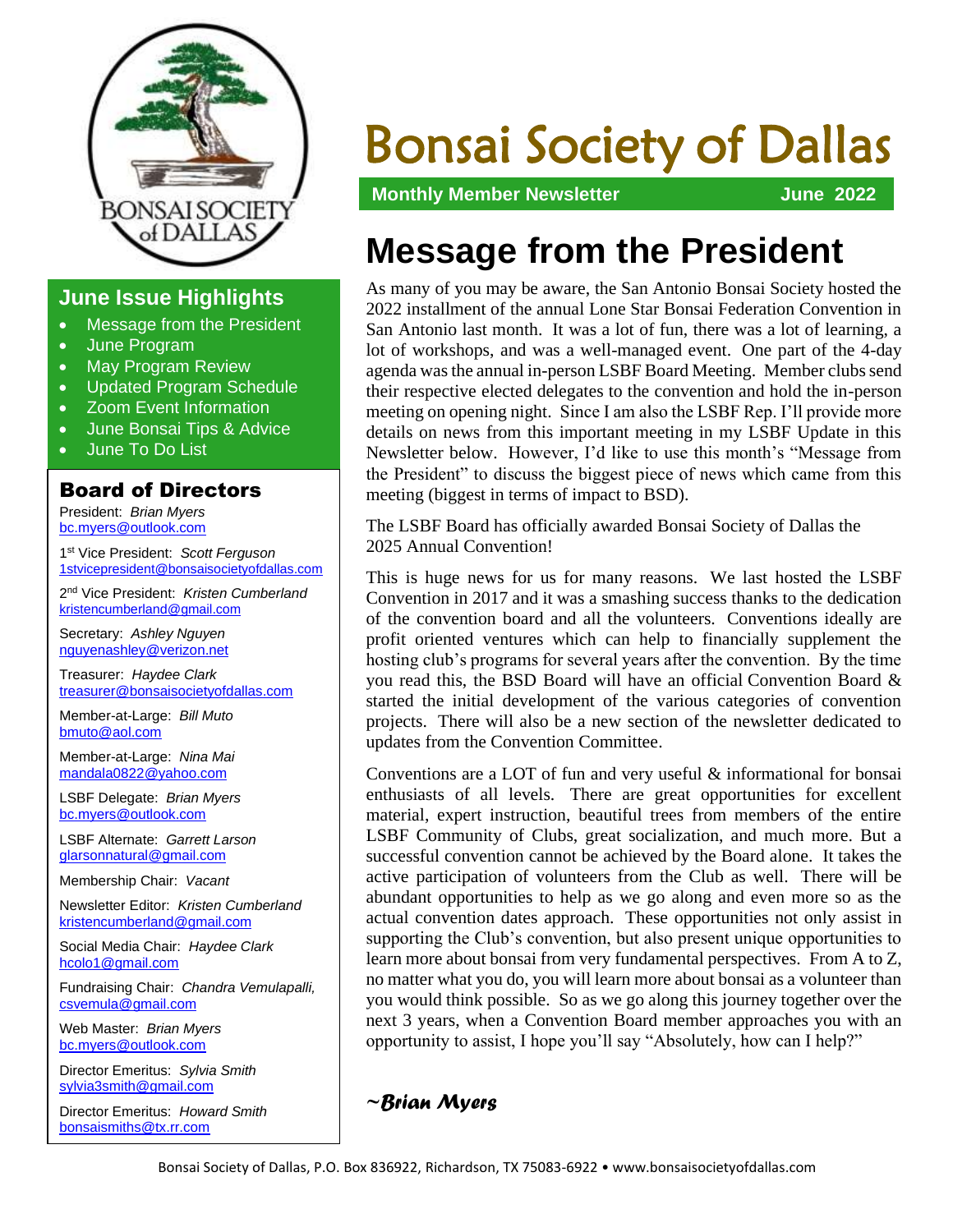# LSBF REPORT

The Lone Star Bonsai Federation (LSBF) held its in-person meeting at the convention in San Antonio on 4/28/22. As noted in the "President's Message" it was a very eventful meeting, lasting 3.5 hours! I'll try to be informative, but brief. As always, if you have any questions, please don't hesitate to ask me in person or by email.

- Following the lead of Lake Charles Bonsai Society and Louisiana Bonsai Society, the Greater New Orleans Bonsai Society sent an ambassador from their club to the meeting to express desire to join LSBF. A vote was held, and passed unanimously, to invite them to join. This is a large and active club and will obviously have a big impact on LSBF in many ways. Stay tuned for news on this as it develops.
- LSBF will be resuming the creation and distribution of their newsletter soon. I'll be reviewing them for useful member information and may be forwarding them to the members if and when this takes place. Watch your inbox!
- 2023 LSBF Seminar Ft. Worth has been officially approved to host a 1.5 day seminar (instead of a convention) at the Ft. Worth Botanical Gardens in June of 2023. The topic will be Shohin and Mame Bonsai. The featured artist will be Suthin Sukosolvisit who recently received "Best in Show" at the 2021 Nationals in Rochester, NY. Stay tuned to your newsletters for more info soon to come!
- 2024 LSBF Convention will be in Houston. They're progressing on the details of their event. Stay tuned here for updates on this as well.
- 2025 LSBF Convention has been voted and officially awarded to Bonsai Society of Dallas. Our Convention Board has been established and will be holding its first meetings soon. STAY TUNED FOR HOW YOU CAN PARTICIPATE AND HELP!
- There are on-going discussions (with no defined actions yet) regarding
	- ➢ A defined Convention Support Committee and Convention selection processes and timelines
	- ➢ Ways to increase Presence/Branding for and awareness of LSBF
	- ➢ Enhanced Facebook and Website functionality
- The next meeting will be held in July or August so I'll update you on those events as they happen.

#### $\overline{\phantom{a}}$ *~Brian Myers*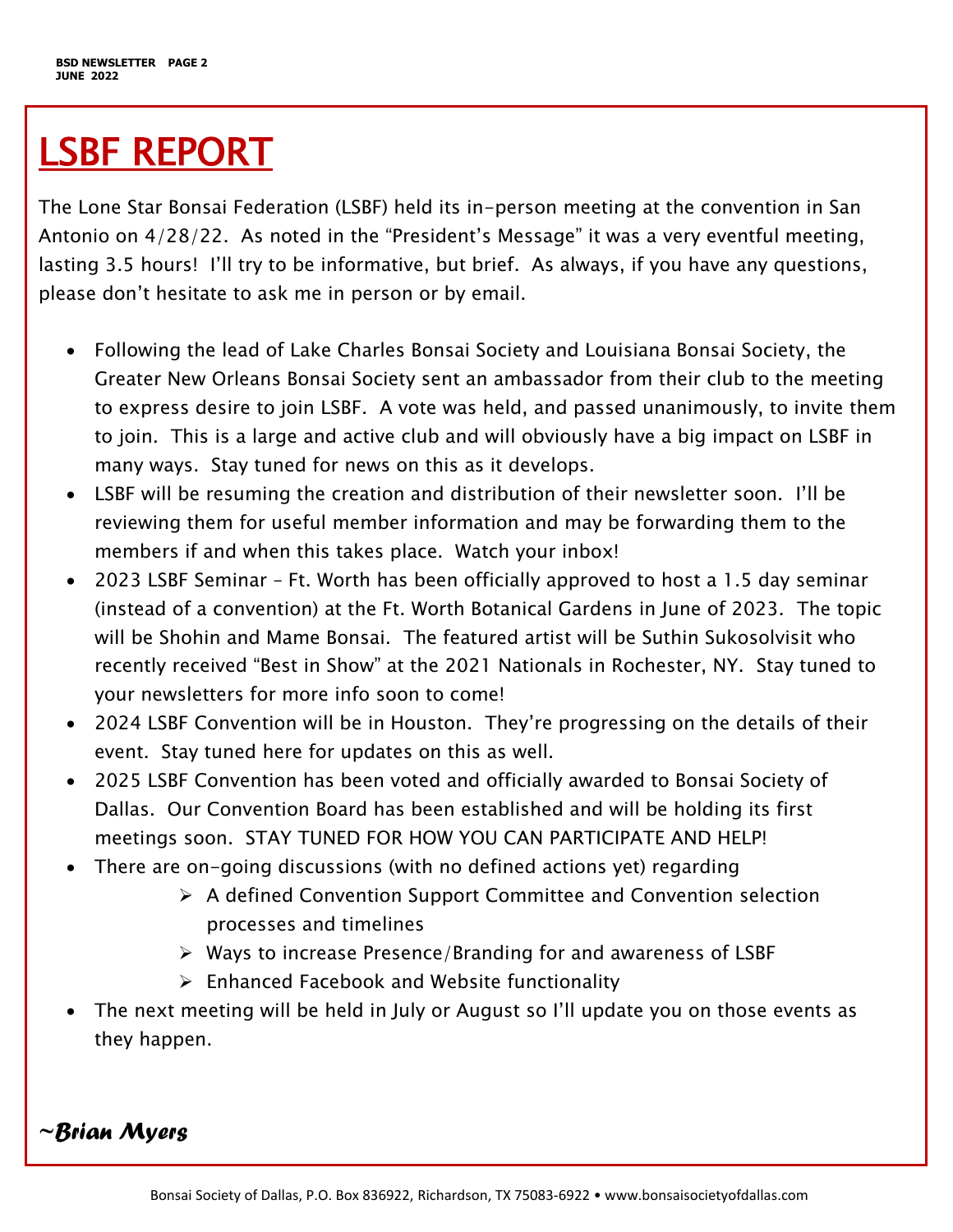# *S* JUNE PROGRAM  $\clubsuit$

Join our local bonsai professionals The Bonsai Smiths! This is one of 3 opportunities a year we have to work with Sylvia and Howard. It is a great chance to advance a tree on your bench and get it on the way to being in a show. Now is a great time to make larger cuts, set structure, defoliate, and wire out almost all species. It is also the beginning of the repotting season for tropical trees.

The Smiths will be back in late Summer/early Fall for another round of work and then for repotting season in February 2023. These are the ideal times to bring the same tree back for more work with help from the Smiths. Of course you can bring any tree to any one of these meetings, but bringing the same tree each time to move it forward was the original idea. Please bring trees, tools & wire and be ready to learn!

Happy Summer & Bonsai On! ~ Scott

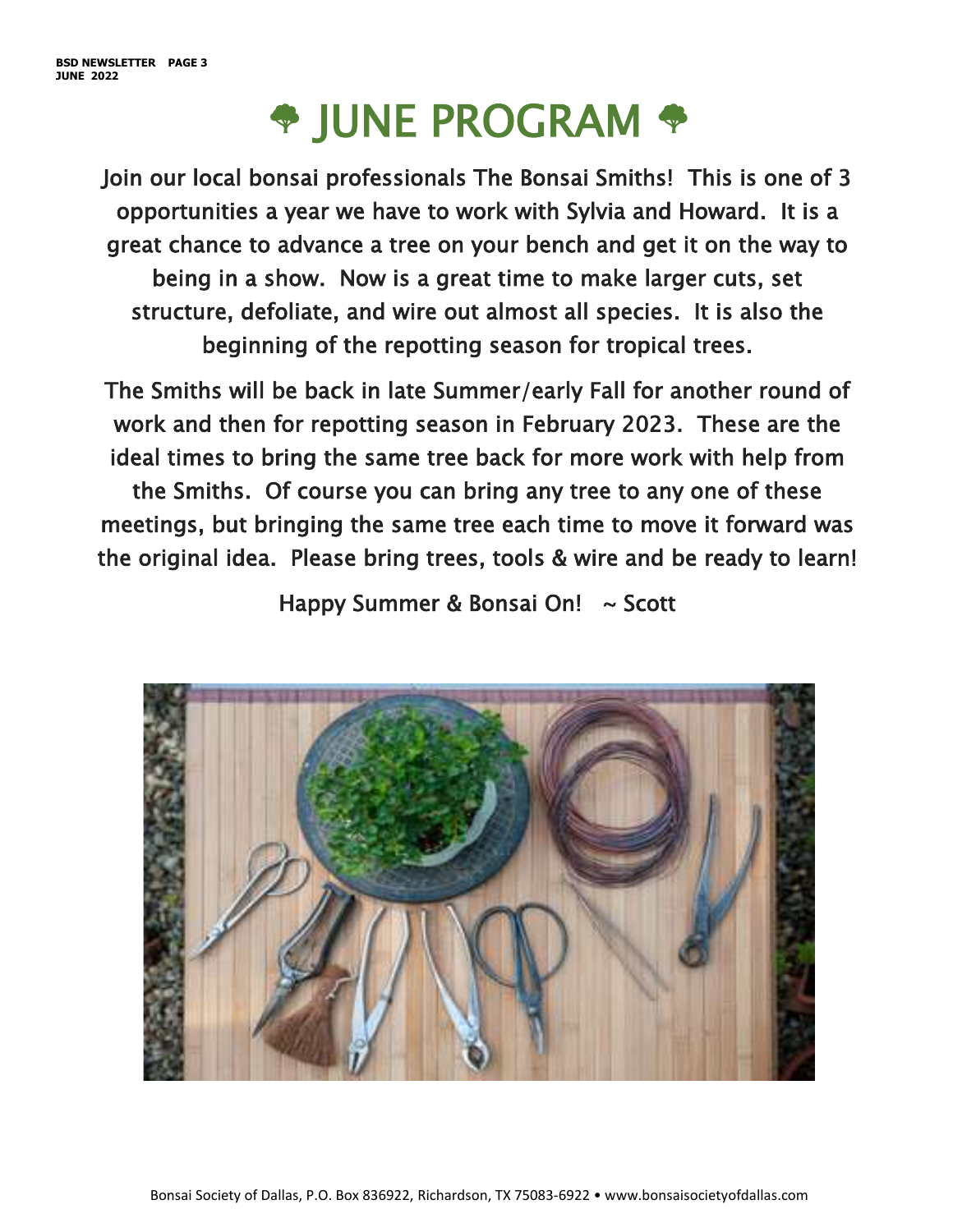### UPDATED PROGRAM SCHEDULE & ZOOM INFORMATION

| <b>Status</b>                                             | <b>Month</b> | <b>Date</b> | Day/Time             | Program                                       | <b>Topic</b>                                                     | Location   |  |  |
|-----------------------------------------------------------|--------------|-------------|----------------------|-----------------------------------------------|------------------------------------------------------------------|------------|--|--|
| Confirmed                                                 | June         | 6/4/2022    | Saturday<br>$9 - 12$ | <b>Bonsai Smiths</b>                          | <b>BYOT</b>                                                      | <b>NHG</b> |  |  |
| Confirmed                                                 | July         | 7/2/2022    | Saturday<br>$9 - 12$ | Wiring 101                                    | Wiring 101                                                       | <b>NHG</b> |  |  |
| Confirmed                                                 | Aug          | 8/6/2022    | Saturday<br>$9 - 12$ | <b>Nursery Stock</b><br><b>Transformation</b> | <b>Nursery Stock Transformation</b><br>3 Trees/3 Teams/3 Raffles | <b>NHG</b> |  |  |
| Confirmed                                                 | Aug          | 8/6/2022    | Saturday<br>$1 - 4$  | Juniper Workshop                              | Juniper Workshop                                                 | <b>NHG</b> |  |  |
| Proposed                                                  | Sept         | 9/3/2022    | Saturday<br>$9 - 12$ | <b>Bonsai Smiths</b>                          | <b>BYOT</b>                                                      | <b>NHG</b> |  |  |
| Confirmed                                                 | Oct          | 10/1/2022   | Saturday<br>$9 - 12$ | LSBF $Artist -$<br><b>Pedro Morales</b>       | Demo and possible Workshop                                       | <b>NHG</b> |  |  |
| Proposed                                                  | Nov          | 11/5/2022   | Saturday<br>$9 - 12$ | <b>Annual Club Auction</b>                    | Open to Bonsai Items                                             | <b>NHG</b> |  |  |
| Confirmed                                                 | <b>Dec</b>   | 12/3/2022   | Saturday<br>$9 - 12$ | Pot Luck and BYOT                             | Food & Tree Evaluations                                          | <b>NHG</b> |  |  |
| ZOOM EVENT INFORMATION (the same for every event):        |              |             |                      |                                               |                                                                  |            |  |  |
| https://zoom.us/j/2262333815 Meeting ID: 226 233 3815     |              |             |                      |                                               |                                                                  |            |  |  |
| One tap mobile: $+1-346-248-7799$ , 2262333815# (Houston) |              |             |                      |                                               |                                                                  |            |  |  |
| $+1-669-900-9128$ , 2262333815# (San Jose)                |              |             |                      |                                               |                                                                  |            |  |  |
| Find your local number: https://zoom.us/u/aAGYadEKh       |              |             |                      |                                               |                                                                  |            |  |  |

### **Bonsai Society of Dallas & COVID-19 (IN EFFECT UNTIL FURTHER NOTICE)**

Without regard to any member's vaccination status, other immunity status, or other health concerns, and for the health, safety, comfort, and security of all members,

> *Masks are required to be properly worn by all members when inside the meeting room*.

**If you do not have a mask, one will be provided for you at the Member Check-In Desk.**

We will do our best to maintain some degree of social distancing but that may not always be possible given attendance and table space availability. If you need a greater distance than exists at any given meeting, please let us know and we will certainly accommodate you.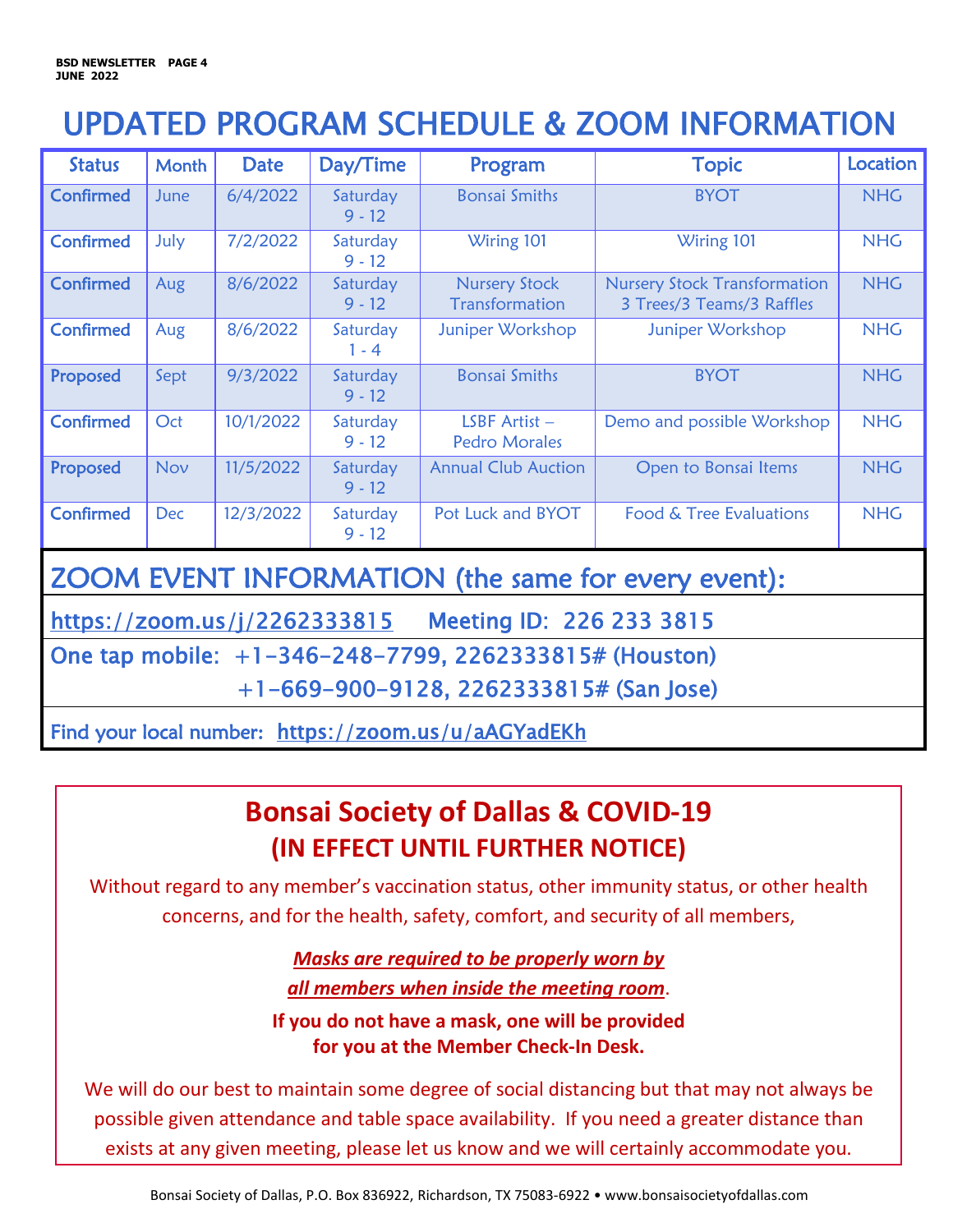## May May Program Program Review

Will Baddeley graced us with his presence and shared his carving mastery during our May monthly meeting at North Haven Gardens. He worked on a slant-style Cedar Elm with deadwood near the base and a hollow created at the stump cut. This piece will continue to evolve under the hand of mother nature—a remarkable demonstration.

During the afternoon, eight members had the unique opportunity to have 1:1 styling recommendations from Will. On Sunday, he gave a private six-hour workshop at a member's home during which he further explained how to make carving decisions and taught more detailed carving techniques. A good discussion and good time was had by all! THANK YOU to Will Baddeley and those who made this Texas tour possible.

#### $\sim$  Haydee

Ï



## TIP OF THE MONTH

Below are summer tips from Bonsai Master Boon Manakitivipart, for Juniper & Ficus. (ALWAYS ascertain exactly what you have and look for any species-specific exceptions.) Although he refers to July, the heat of our Texas summers may make some of this work appropriate for June, as well.

 \*Before you work on your tree, you need a plan. What stage of training is your tree in? If you have a finished tree, you can defoliate, prune, wire, & cut back new shoots.

 \*Juniper can be styled, restyle, wired, & pruned in July. After heavy work, protect it under a shade cloth. Fertilize your juniper moderately year-round.

 \*Finished Ficus trees can be defoliated, wired, & pruned back. For trees in training, large leaves and long internodes are a sign of good health. It is time to wire new shoots and let them grow. Defoliating promotes small leaves but can weaken bonsai, and done too much can cause small branches to die. Defoliate only strong, finished trees.



Boon's Postrata Juniper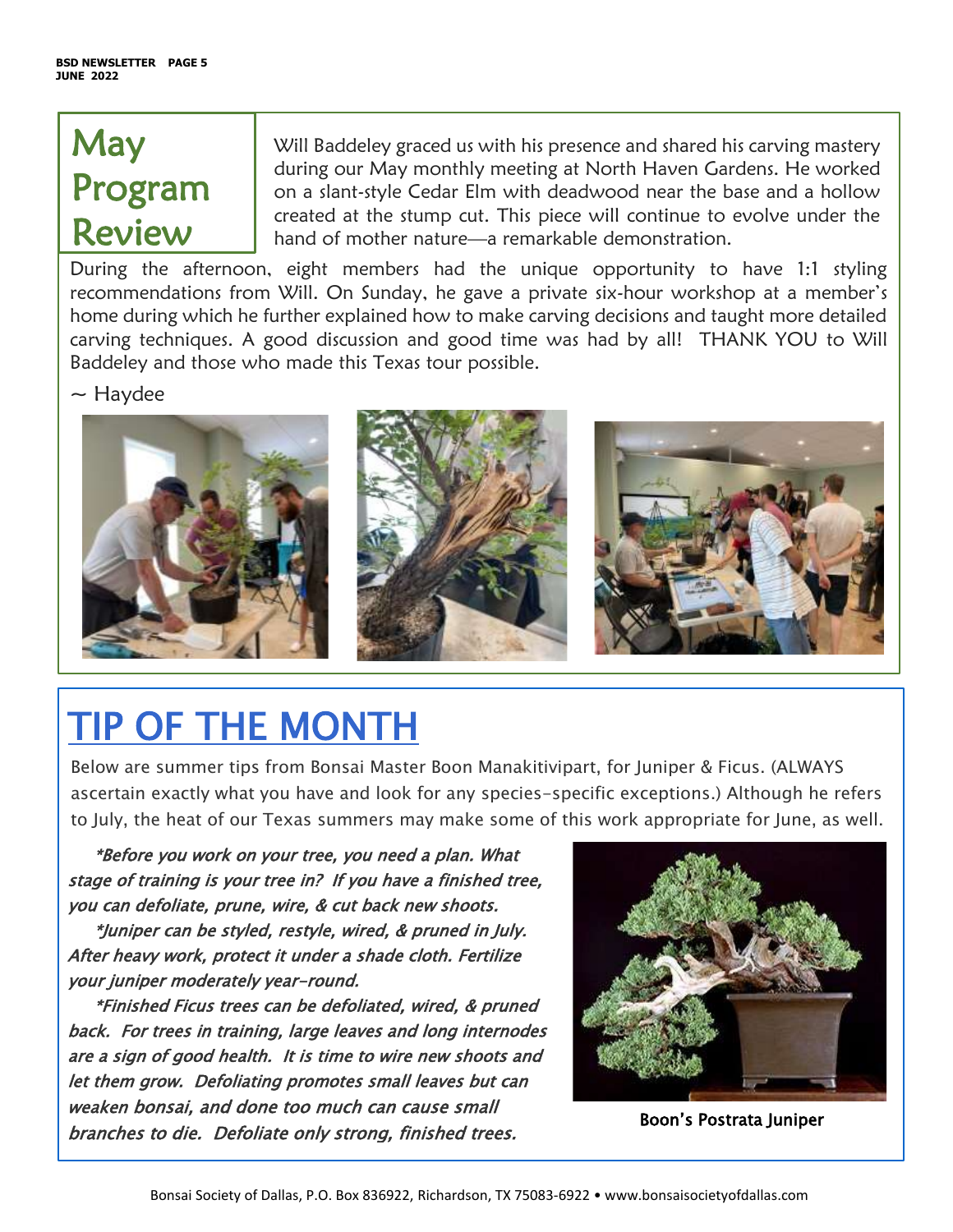### PAAG Upcoming Events Upcoming

- **June 4 BYOT with the Bonsai Smiths 9 – 12**
- **July 2 Wiring 101 – BYOT 9 – 12**
- **Aug 6 Fun with Nursery Stock Transformation 9 – 12**
- **Aug 6 Juniper Workshop**  $1 - 4$

### **Events Elsewhere**



 **May 26 – 29, 2022 Brussel's Rendezvous 2022 Bonsai Convention Olive Branch, MS**

**June 23 – 26, 2022 Milwaukee 202Two Convention Mid-America Bonsai Alliance Milwaukee, WI**

**August 13, 2022 Annual Auction & Raffle Fort Worth Bonsai Society Fort Worth, TX**

**October 13 – 16, 2022 9 th World Bonsai Convention Virtual for the first time Perth, Australia**

**November 5 – 6, 2022 Fall Festival Fort Worth Bonsai Society Fort Worth, TX**

### AIR LAYERING WORKSHOP WITH BRIAN MYERS:

Thank you to those who have been waiting patiently for an update! Due to scheduling conflicts with NHG, we may need to seek a member willing to host the workshop. First, though, we need to get a rough head count. Please contact me via email to let me know if you are interested in participating. Once I have an idea how many are interested, I'll send out an official call for a host if it's needed. There are many trees for which it is still a great time to air layer and as anyone who attended Brian's demo knows, he has a lot of knowledge to impart and does so expertly. [kristencumberland@gmail.com](mailto:kristencumberland@gmail.com)

## LINK OF THE MONTH

Following up with the Tip of the Month, here is the link to Boon Manakitivipart's wonderful website. The photo gallery is incredible and the links tab leads to many fascinating other sites. Enjoy!

[www.bonsaiboon.com](http://www.bonsaiboon.com/)

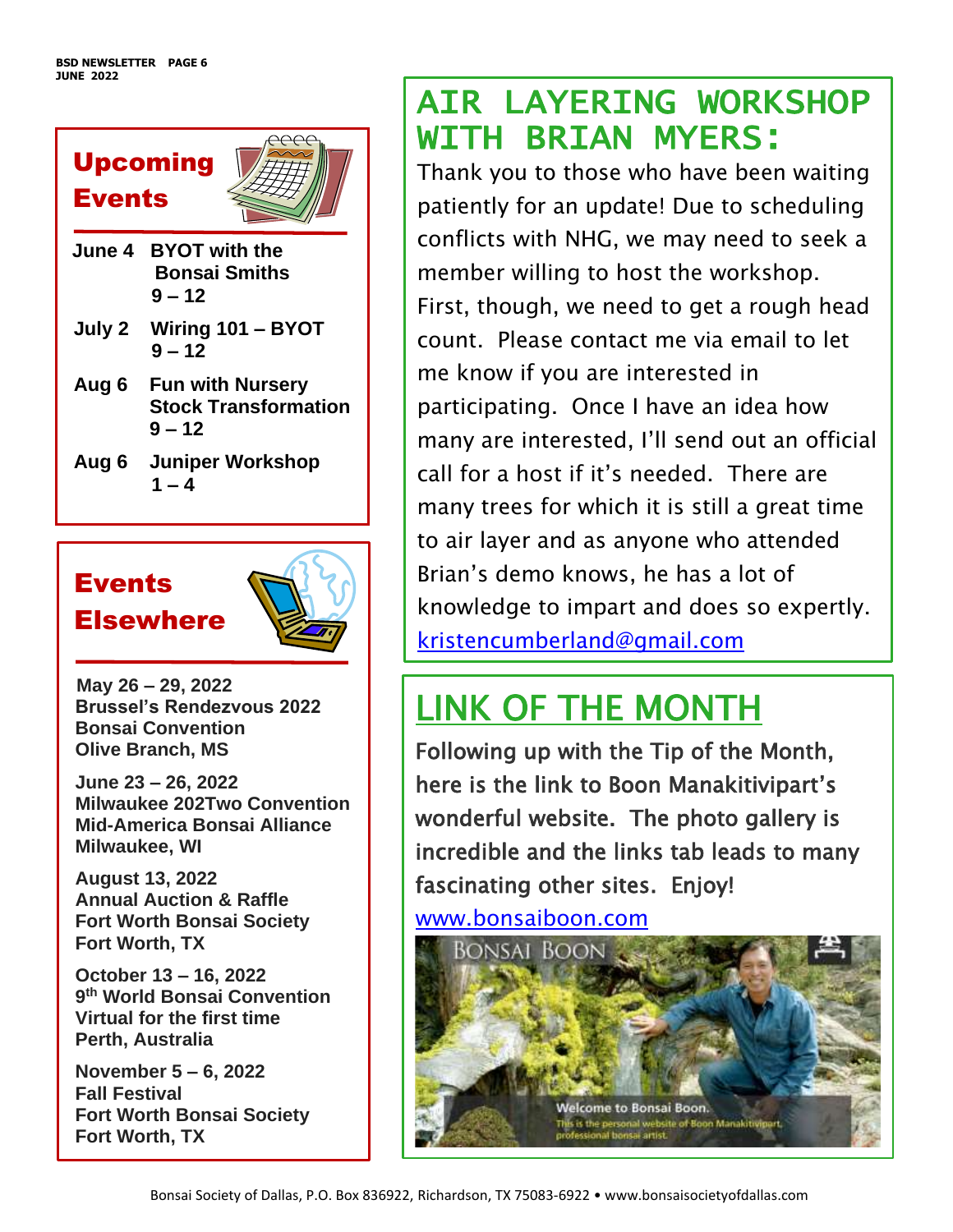

Howard Smith bonsaismiths@tx.n.com tel (972)754-9883

Sylvia Smith slysmith@tx.rr.com fax (972) 661-0694

#### www.BonsaiSmiths.net

## June To Do List

#### All Species

- Fertilize trees depending on species' needs
- Protect from extreme heat
- Check wire requirements
- Treat for insects as needed

### Deciduous

- Cut back shoots and rewire branches
- Feed moderately throughout summer months

### Evergreen/Conifer

- Decandle medium to large Japanese Black Pine beginning at the end of the month. Other pines are treated according to species and corkbark black pines are decandled every other year. Wire, if needed, within one week of decandling.
- Junipers can be thinned and wired as needed, "pinching" on refined trees to maintain shape

### Flowering/Fruit

- Cut long shoots & wire trees at the end of month to set flowers for the following year
- Thin Azaleas to two leaf buds on strong areas and three leaf buds otherwise; whirls should be trimmed to two side branches
- Refrain from more pruning until late June

#### Tropical

• Continue repotting through first week in June

## Beginner's Bulletin Board

There are no 'dumb' questions when you're a beginner! Send your question to [kristencumberland@gmail.com.](mailto:kristencumberland@gmail.com)

### Question:

What is meant by reverse taper and what causes it?

### Answer by Diane:

With bonsai we are constantly working to create the right proportion of taper within each tree. This is critically important in order to create the illusion of a large, old, beautiful tree. Taper must appear in our trunks (wider at the base and narrower at the top and also in the branches (wider near the trunk and narrower at the tips) to give the viewer that image of an old tree. This applies to the entire branch structure, to include secondary, tertiary, etc. branches. We must create this taper in the overall space envisioned for your 'finished' tree. Reverse taper is when the trunk or branch taper actually gets thicker, instead of thinner, as it extends upward or outward. It is a very undesirable development. It happens when multiple leaves/branches emerge and grow in the same area. The more branches, the faster the reverse taper develops.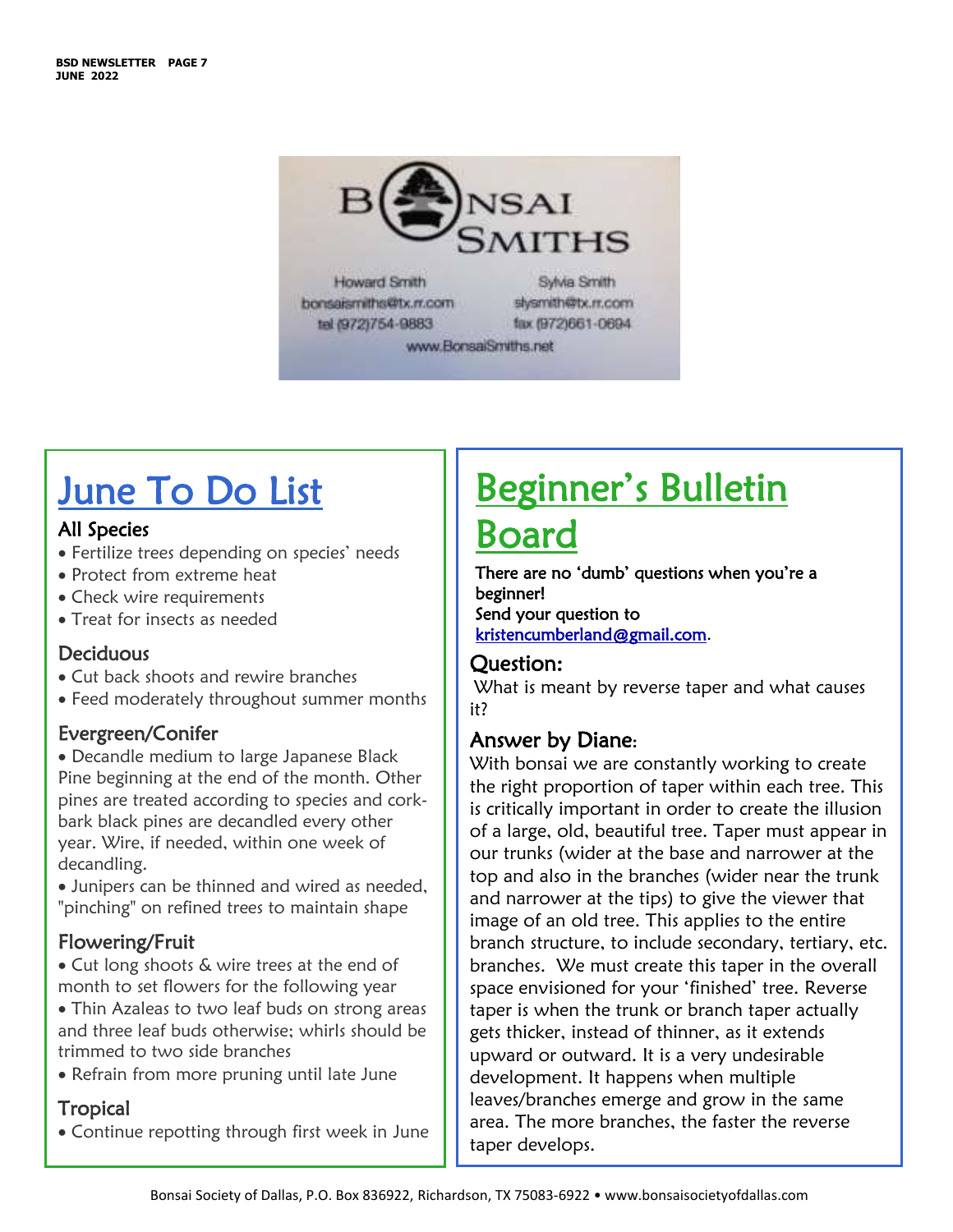### June Bonsai Tips and Advice by John Miller



If you think you need to leaf prune, you probably can still do it but be careful, it could turn hot in a hurry. Never leaf prune the atropurpeum varieties of Japanese maples, they don't rebud very well. When night temperatures stay above 60 degrees you can repot your tropicals, although not any buttonwoods.

Some tropicals can be leaf pruned all summer. The Ficus nerifolia especially benefits by leaf pruning and can be done more than once each summer. That will develop the heavy twiginess you see in the Ficus bonsai from the Far East.

As the summer progresses the growth of deciduous trees slows. But still, keep an eye out for errant shoots. Keeping a clipper with you when watering will let you take care of most of them. Just like in the spring a shoot too long will overthicken the twig. Pruning is now largely transferred to the tropicals.

Tip pinching on some flowering species like crape myrtle will result in fewer flowers but if you don't they get out of shape. I balance the flower/ design question by pinching early. This provides more growing tips to divide the energy and the resulting flower is shorter. Less showy but more in scale.

Also if you have fruiting bonsai, you should reduce the number of fruit on the tree. The number one goal of the tree is to provide seeds for reproduction and it will starve itself in order to do so. Again, most fruit are too large to look good on a bonsai

You may think the days are cool but the sun can make pots pretty hot. Not only does this dry out the soil fast but the tree roots do not like hot soil. Afternoon shade helps the foliage but morning sun can heat up the pot, so be sure that the sun does not hit the pots directly. A solid cover on the soil is not very desirable as it makes it hard to water. Long fiber moss on the surface will protect the soil and let water get thru. Ī

Cloth on top of the moss would work and can be extended out to protect the sides of the pot. Aluminum foil has been used and some have built wooden boxes the same size as the pot to set the bonsai in but these are not desirable techniques as they do not leave any air space.

Get to know you trees like your children. Which ones use more water and which ones stay moist between waterings. If some are difficult to keep happy you can try moving those to a cooler location (but be sure they get their sunlight). Another trick is to group these together so that you can hit them with a shot of water twice a day and not have to spend the time going thru all your trees.

Extended damp weather (if we have it) is good for fungal diseases like black leaf spot and mildew. Treat weekly with potassium hydroxide, or sodium hydroxide (baking soda), or a 1% hydrogen peroxide.

Also watch for signs of insect problems. The spider mite will always be near. Others to look for are scale of various forms, aphids, and mealy bugs. I use the organic foliar feed (1 Tablespoon each fish emulsion, liquid kelp, molasses and cider vinegar per gallon of water) to control all these. You can use some of the other organic controls or a chemical according to label directions. Always read the label directions and never apply oil-based chemicals to buttonwoods.

If ants, or any other creature, are building nests in the soil, the tunnels and cavities will prevent proper watering and result in loss of roots. After you get rid of the ants, be sure to grab your chopsticks and work the soil down and eliminate any holes. You will probably need to add a little more soil on top.

The best way to fertilize bonsai is by using fertilizer cakes. The cakes provide a slow constant feeding each time you water. Cakes made with a cottonseed base will provide as acid ph when they break down which we need in any city water system I know of. Making your own is easy and much cheaper than buying them. I use chemical fertilizers such as Miracid or Peters a couple of times a month also. My main problem with chemicals is not knowing how many bad salts may accumulate in the soil and also in knowing that each time I water I am washing the chemicals out on the ground and potentially into our groundwater.